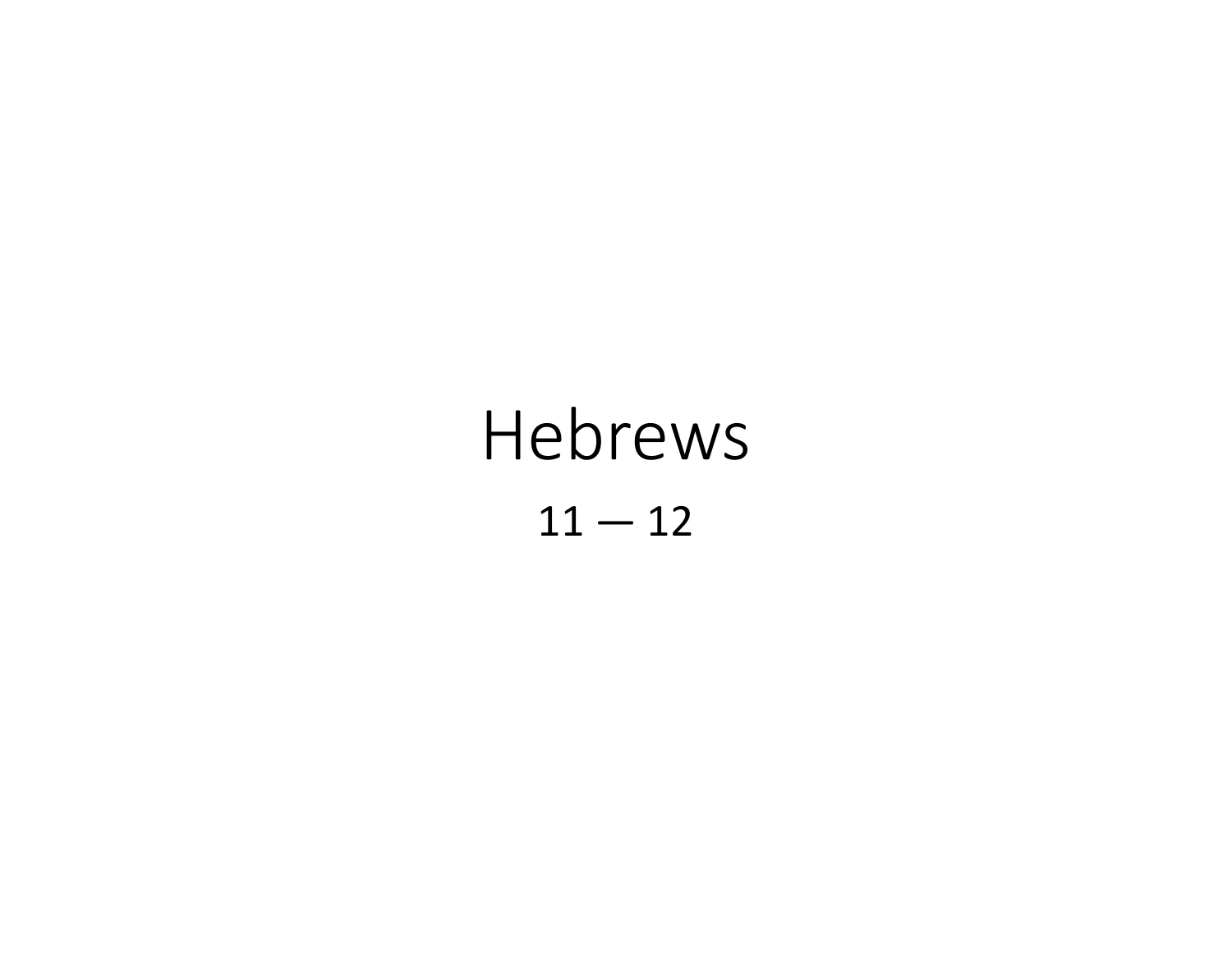The Prophet's Approach…in Hindsight

- 10:19-23 The prophet sets forth encouragement for the brethren to rest upon the faithfulness of God and the promise.
- 10:36-39 And for them to maintain their faith with patience, unto the saving of the soul.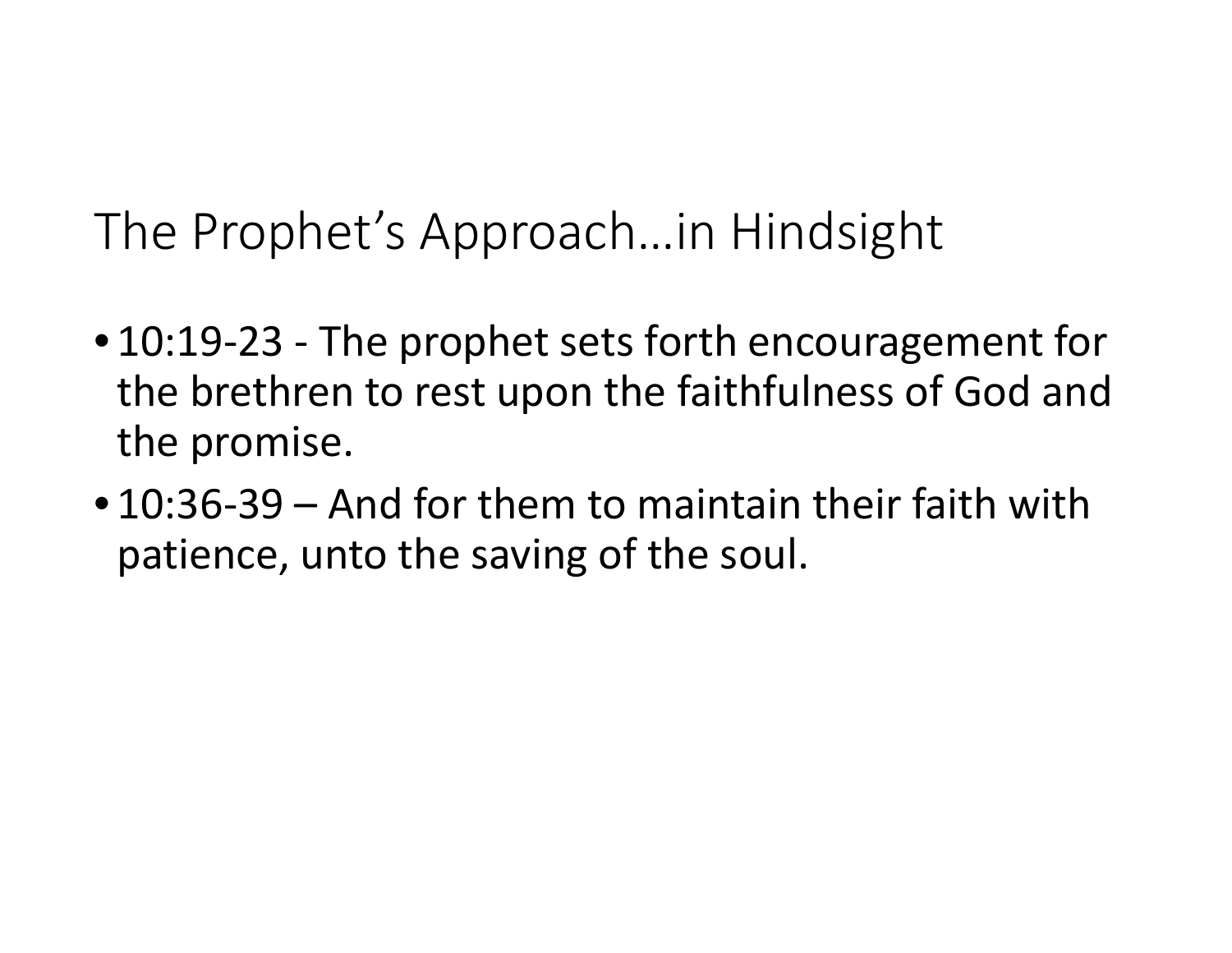- $\cdot$  1:1–2:4 Superiority of the message and the messenger; he begins to lay the foundation for his argument.
	- Vs. 1 Previous dispensations: God spoke through prophets.
	- Vs. 2 Heir "one to whom something has been assigned by God" (Vine's), and as heir, i.e., is Lord – "having power" or "authority" (Matt. 7:29).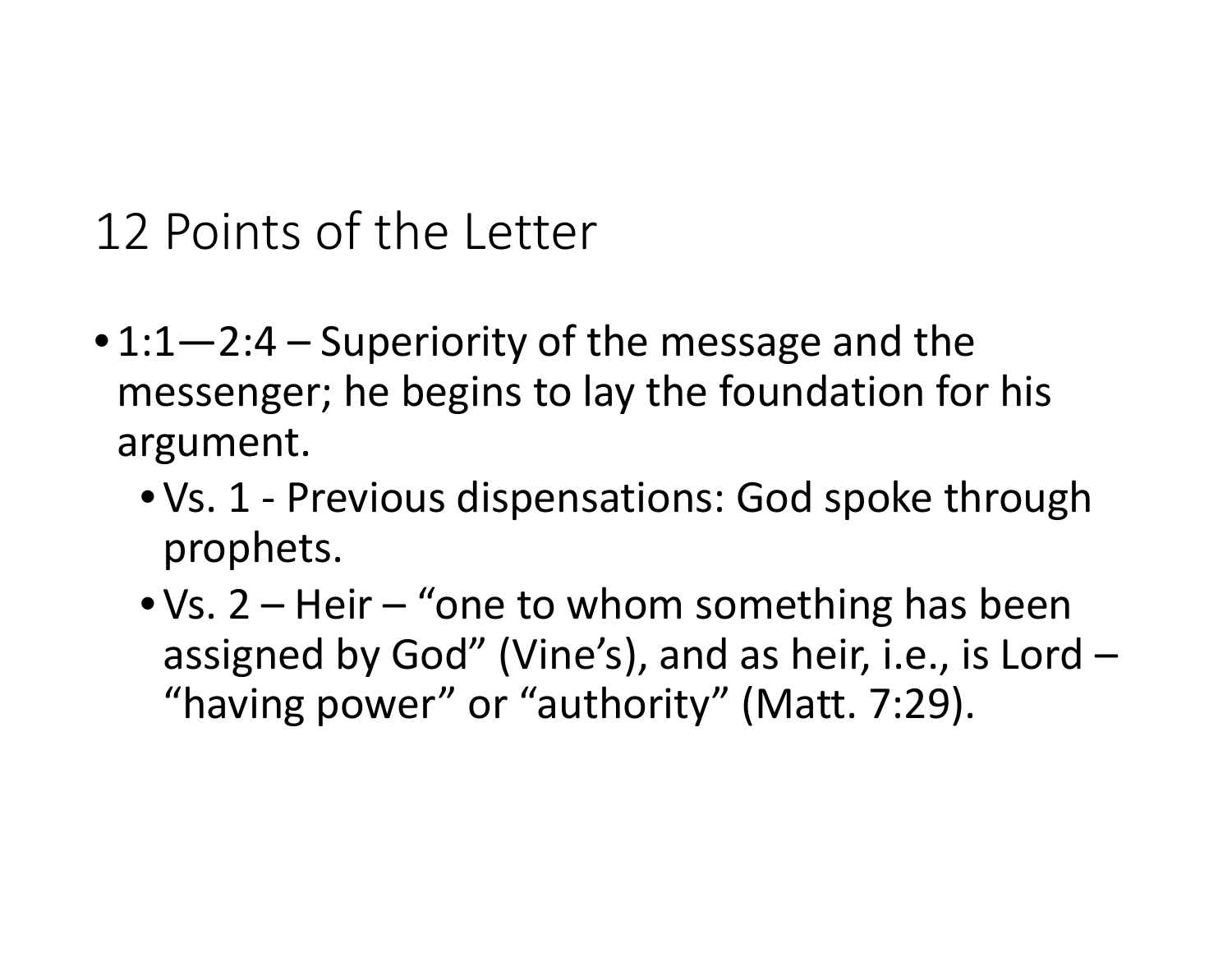- 1:1-2:4 Superiority of the message and the messenger; he begins to lay the foundation for his argument.
	- Vs. 2 Through him God made the worlds.
	- Vs. 3 Effulgence of the Father's glory, i.e., "The "glory" of God expresses all that He is in His nature and His actings and their manifestation" (Vine's).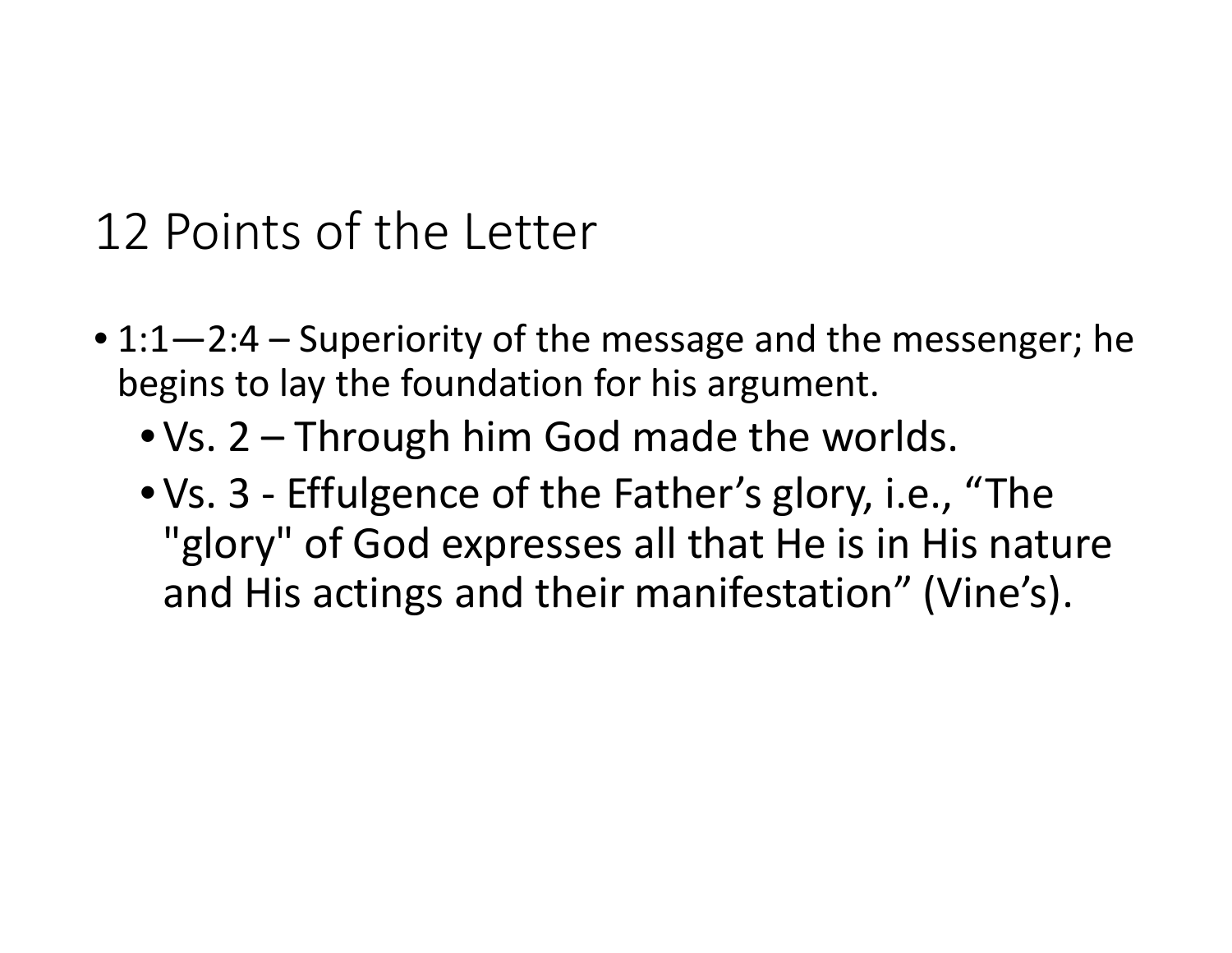- 1:1-2:4 Superiority of the message and the messenger; he begins to lay the foundation for his argument.
	- "Image of his substance" "the word has the meaning of the real nature of that to which reference is made in contrast to the outward manifestation" (Vine's).
	- "Upholding all things by the word of his power" (Col. 1:15-17).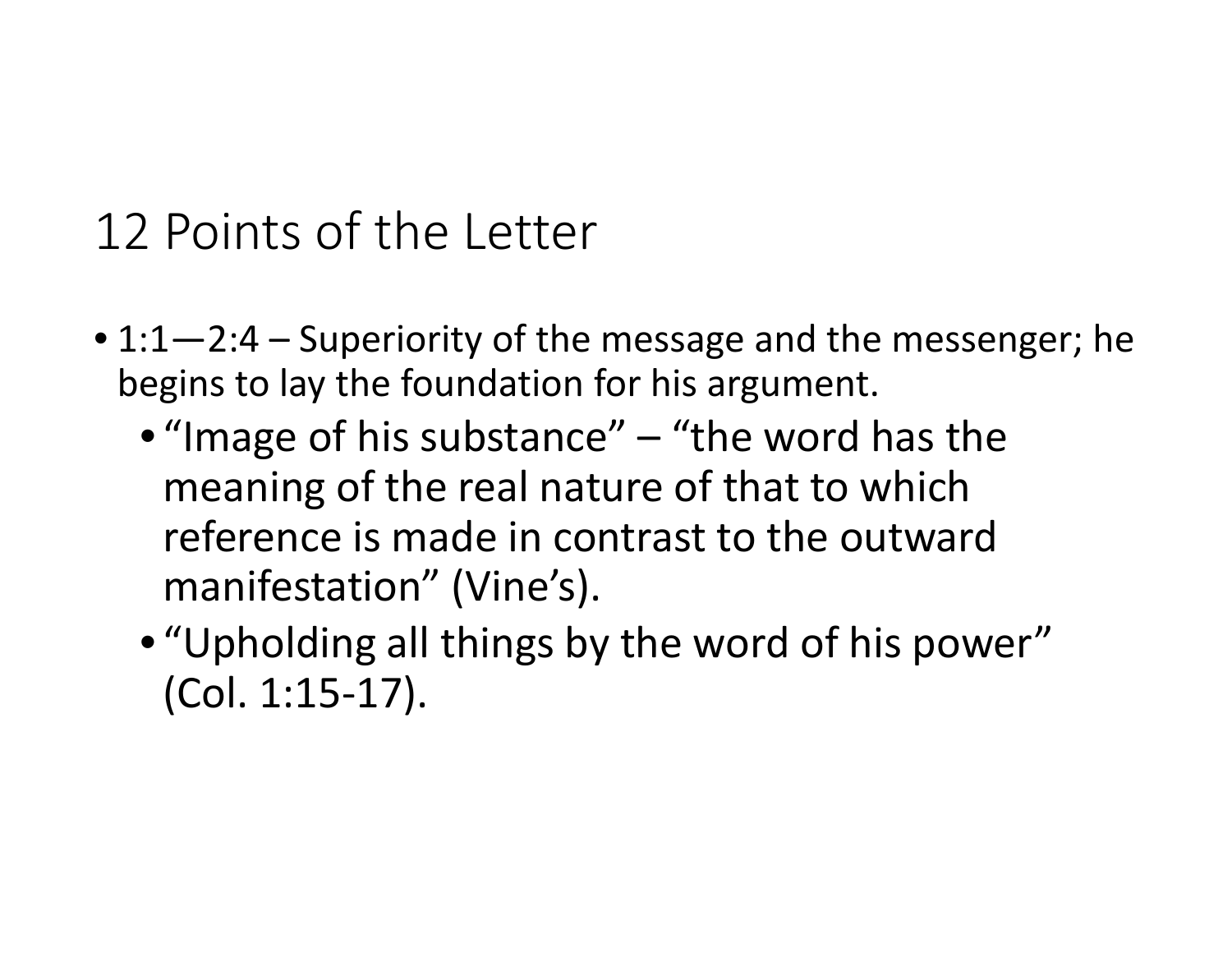- 1:1—2:4 Superiority of the message and the messenger
- 2:5-18 The Son, being superior to the angels, became the author of salvation and brought to nought him that had the power of death, and therein gives help to the seed of Abraham.
- 3:1–4:13 Superiority of Christ to Moses
- 4:14 5:10 The perfections of Christ as High Priest
- 5:11—6:20 Rebuke coupled with encouragement and exhortation to promote greater diligence.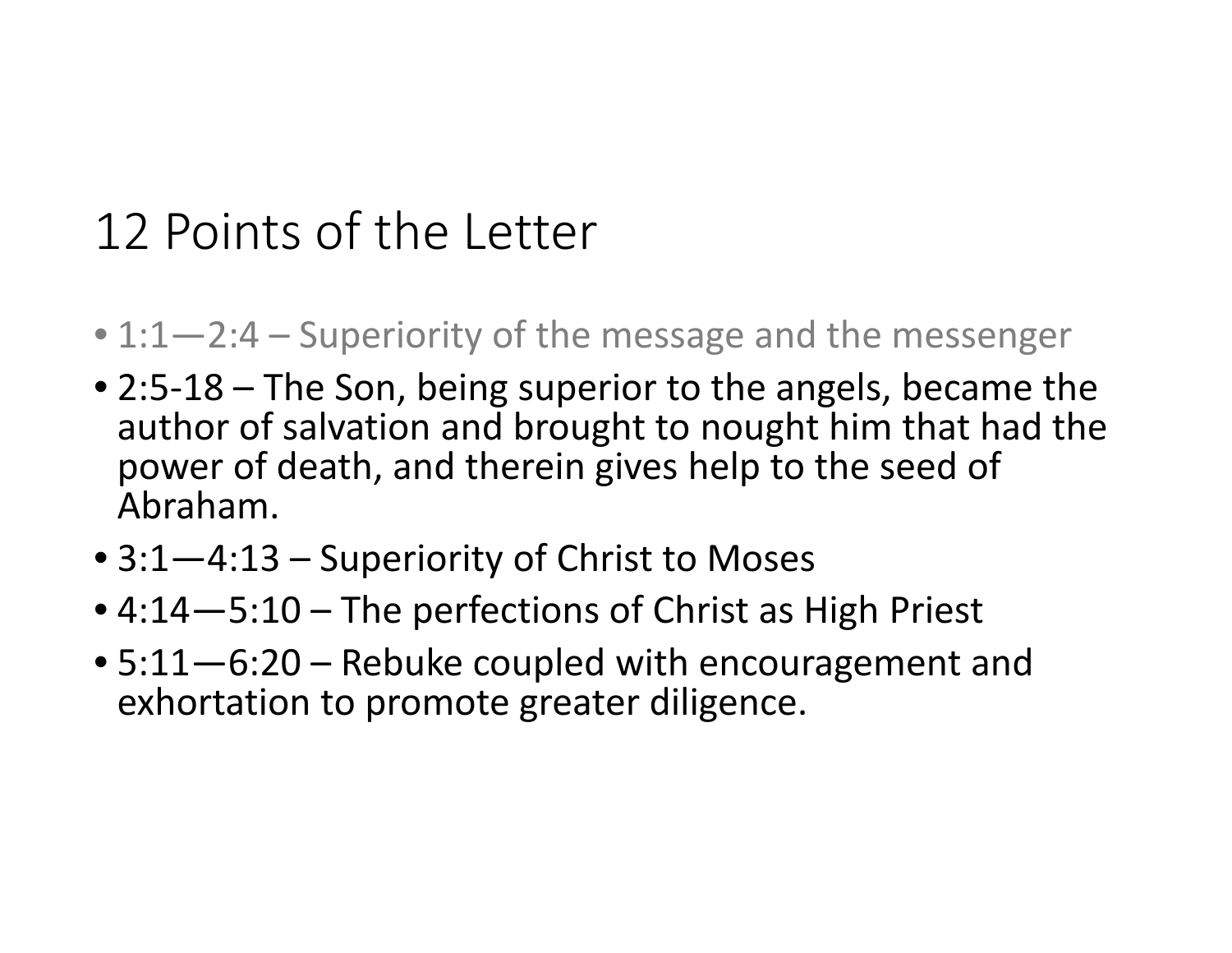- 7:1—8:5 The superiority of the Melchizedek priesthood to the Levitical priesthood.
- 8:6-13 The superiority of the New Covenant to that of the Old
- 9:1—10:18 Superiority of Christ's ministry and sacrifice
- 10:19-23, 36-39 Exhortations to diligence and fidelity in their service to God and the dangers and consequences of apostasy and an admonition to "live by faith…unto the saving of the soul" (10:37-39).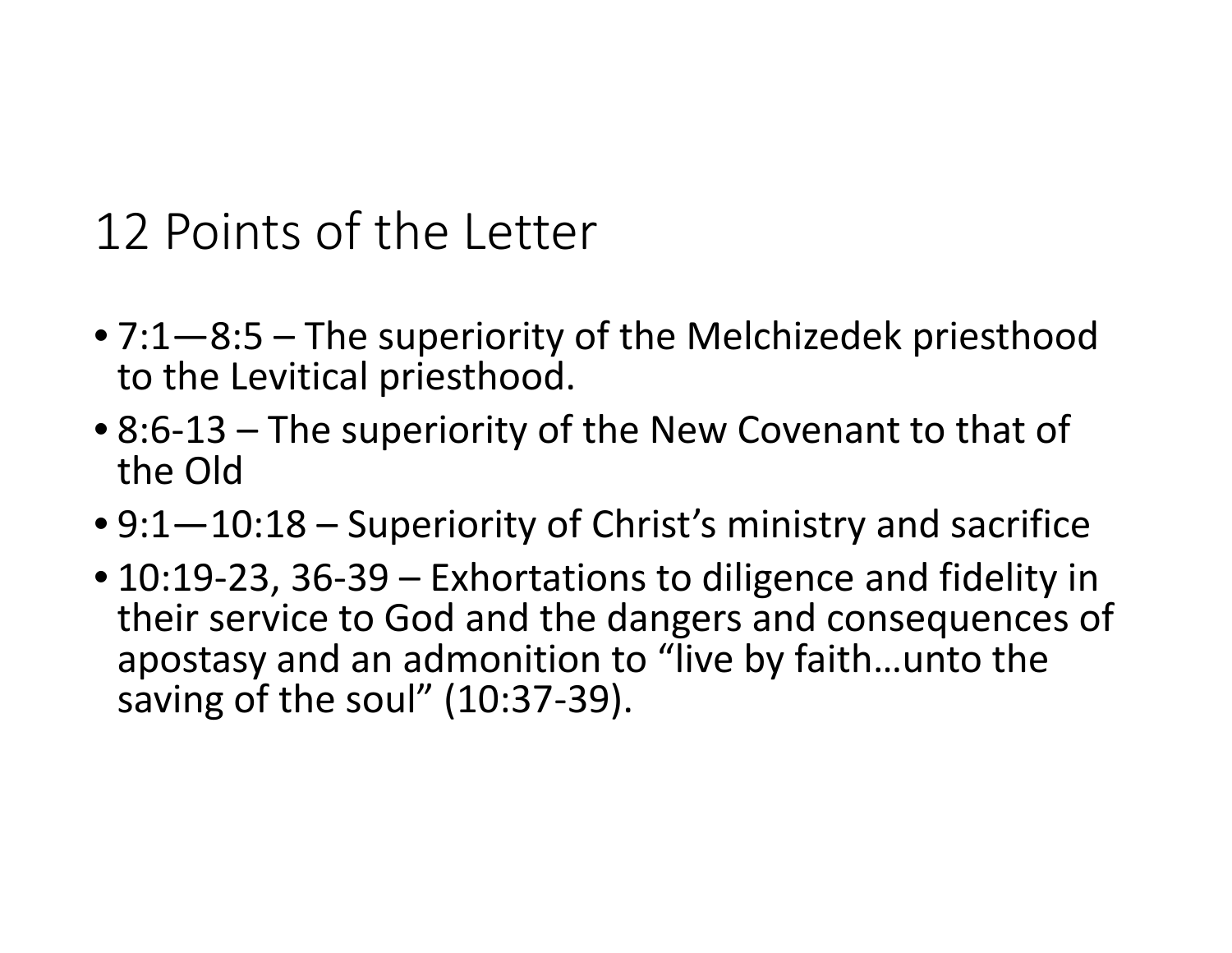- 11:1-40 The importance of faith and how it is manifested.
- 12:1-29 Keep their focus on that which is above and endure their afflictions patiently.
- 13:1-25 The prophet, having presented his brethren with ample evidence of the superiority of Christianity over Judaism, encourages them to the faithful discharge of their obligations.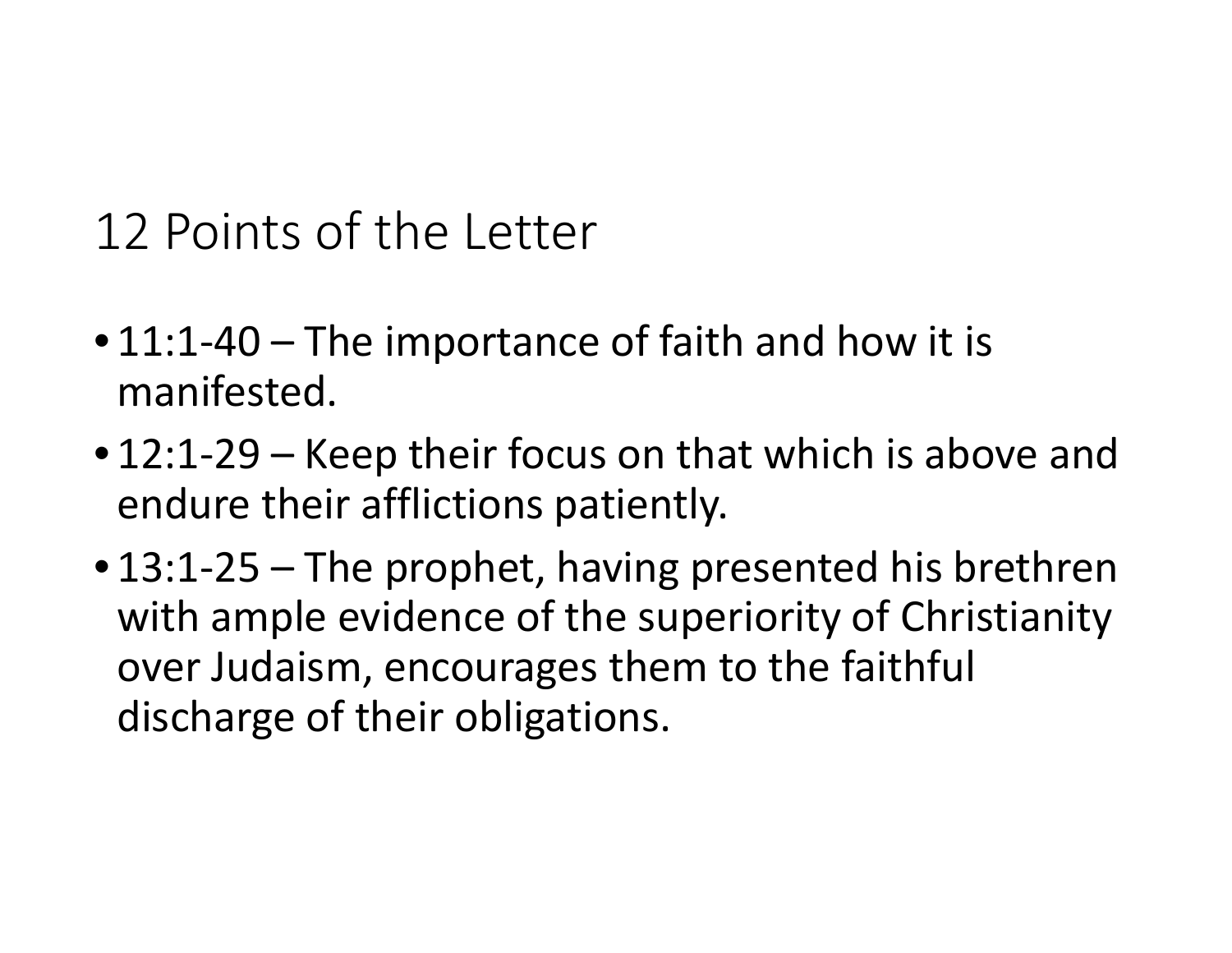# 5 Points of Consideration

- •Origin of Morality
- •God as our Moral Law Giver
- Faith Defined
- What Faith Does
- What Faith Will Do
- Results of an active faith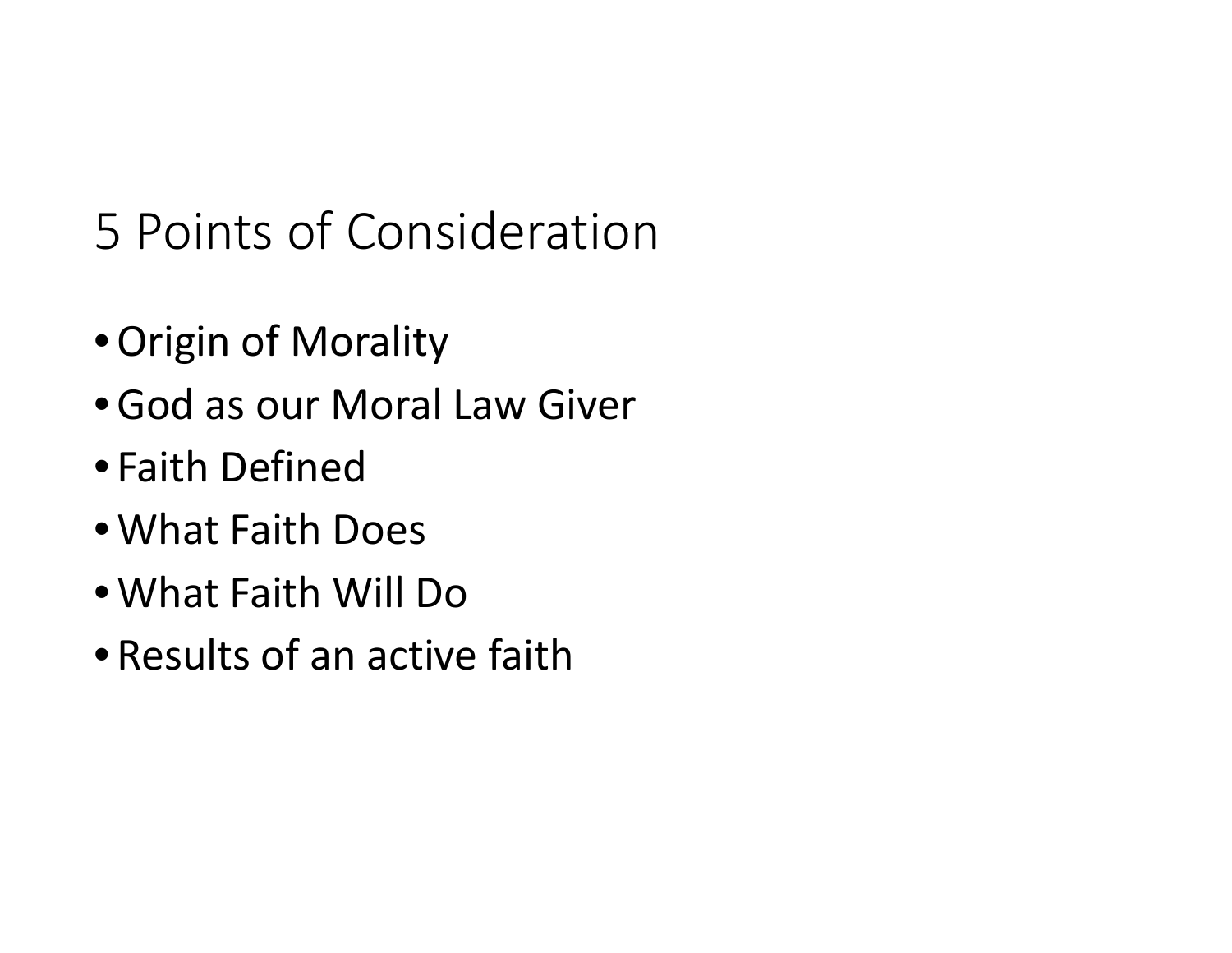Source of Morality

- Isa. 5:20 When you say there is evil in this world, you affirm there is good.
- 1 Pet. 3:13; 3 Jn. 11 When you affirm there is good, you affirm there is a standard, i.e., moral law, to indicate a difference between the two.
	- In the absence of a standard, no moral code is possible to attain.
	- Opinions of men are just that: opinions.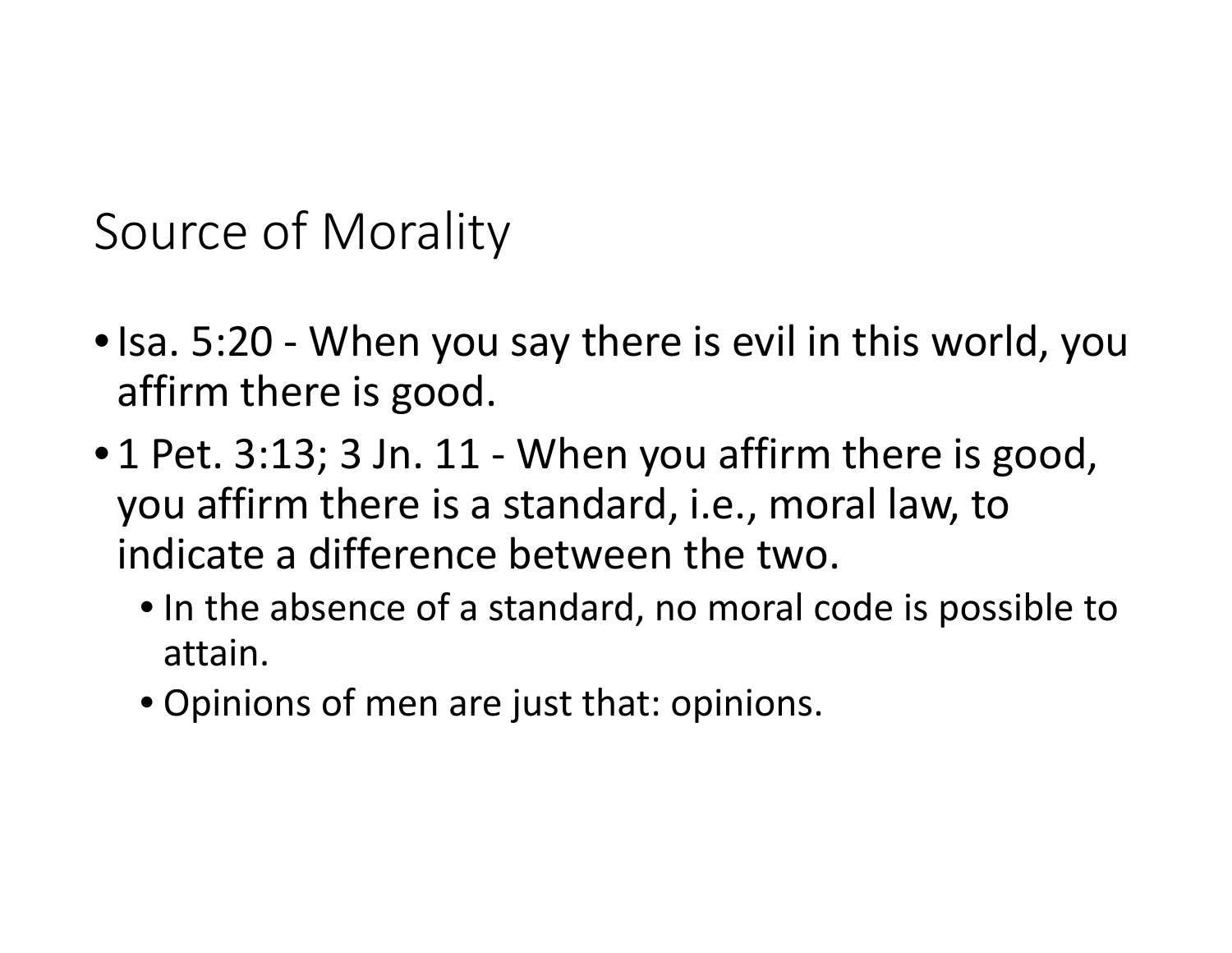Source of Morality

- Titus 2:11-12 The "grace of God… instructs us" and makes a contrast between good and evil:
	- Denying ungodliness and worldly lust…
	- Live soberly and righteously and godly
- Recognizing a moral code originated outside of the sphere of man, i.e., beyond the opinions and/or standards of man, we will present to you the entity responsible.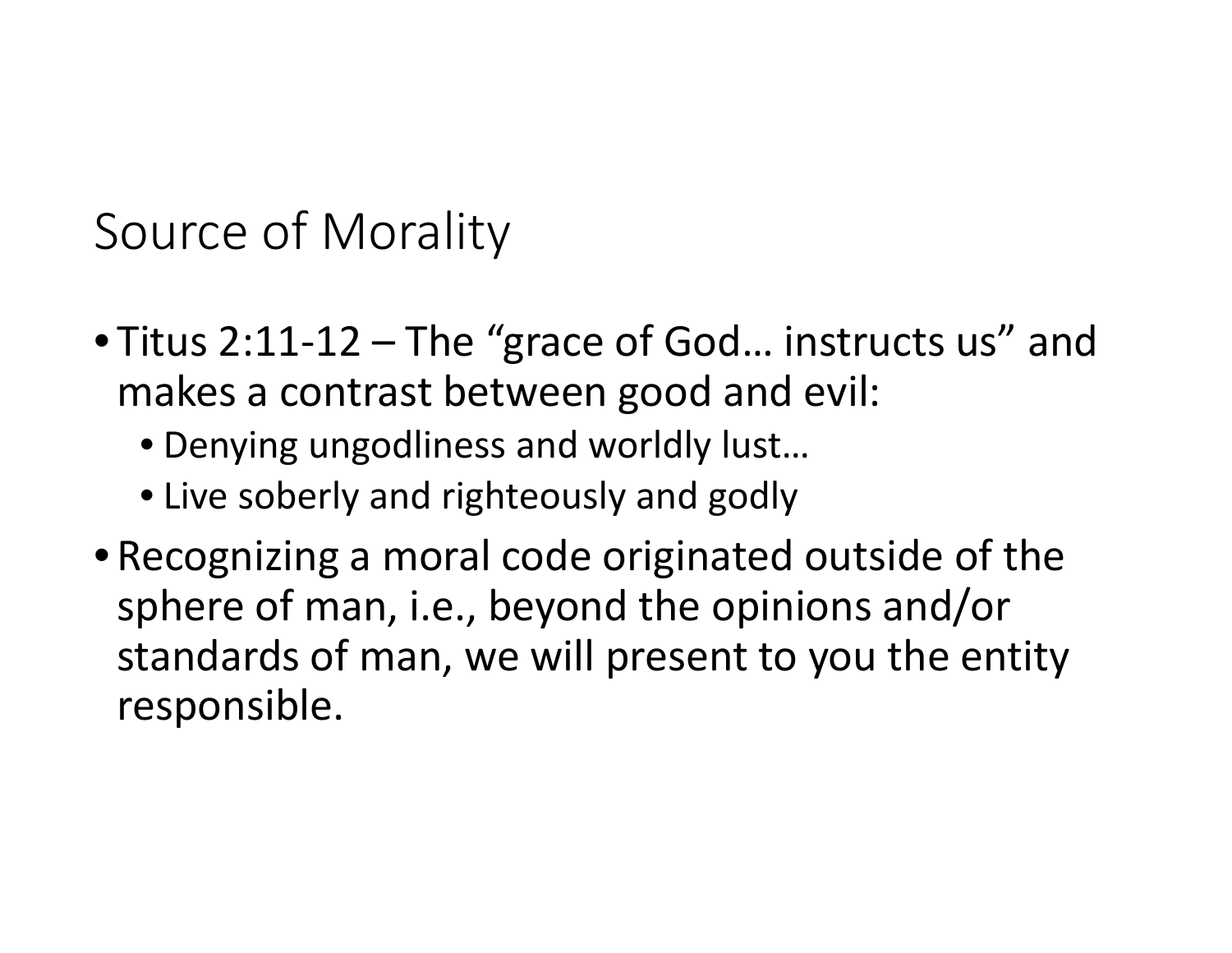Source of Morality

- Without a preexisting moral standard, there would be no way to measure right or wrong.
- Man was either created with an innate moral code or learned it along the way through experimentation. Any code thus compiled is subject to error:
	- Nazi Germany
	- Islam
	- Salem Witch Hunts, etc.
	- Crusades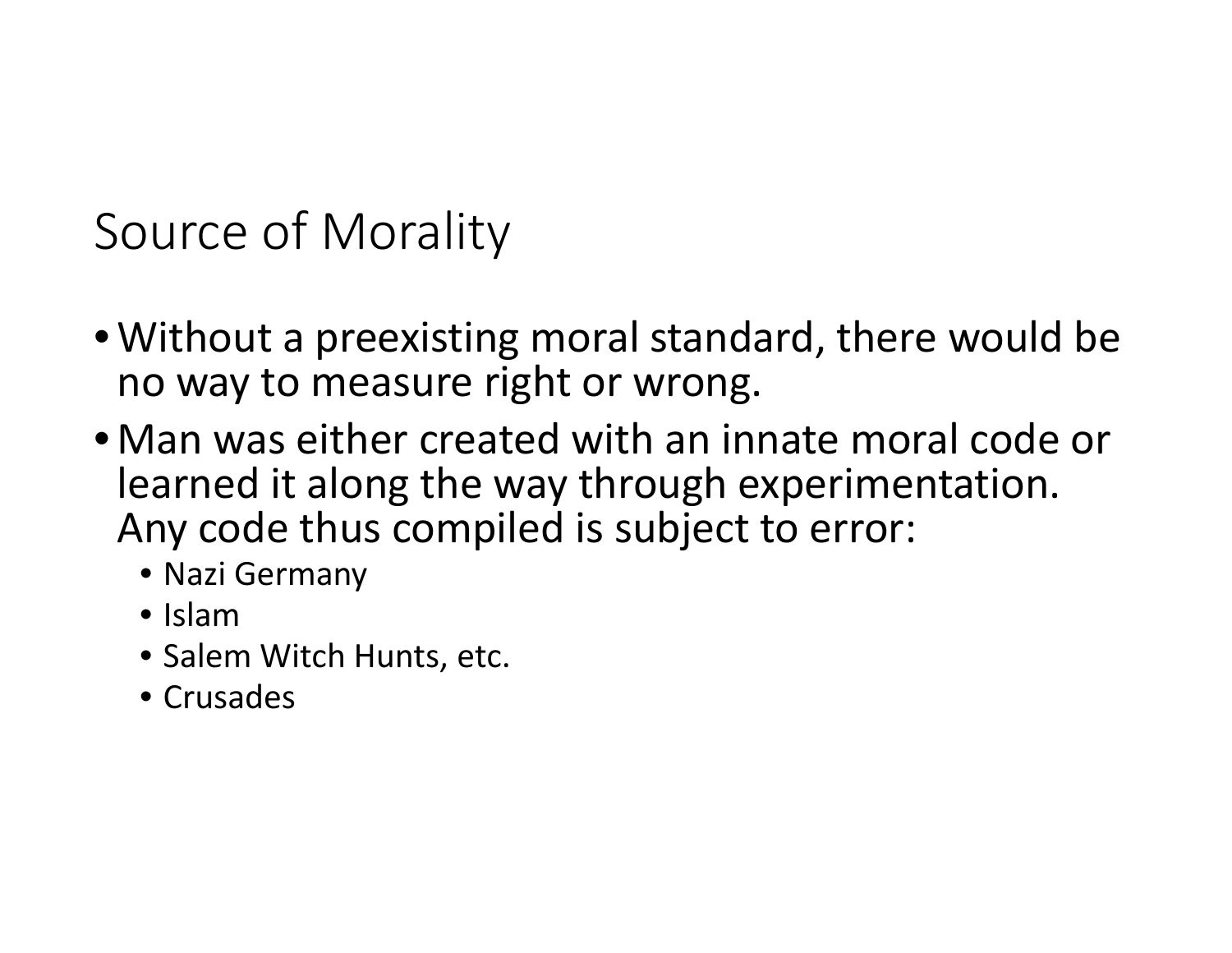## God as Our Moral Lawgiver

- Gen. 1:1 "In the beginning God created."
- Jn. 1:1-3, 14 "All things were made through him; and without him was not anything made that hath been made."
- Gen. 2:16-17; 3:1 Adam and Eve had knowledge of right and wrong.
- Gen. 2:24; Matt. 19:5-6; 1 Cor. 7:2 God established a moral compass regarding the husband/wife relationship.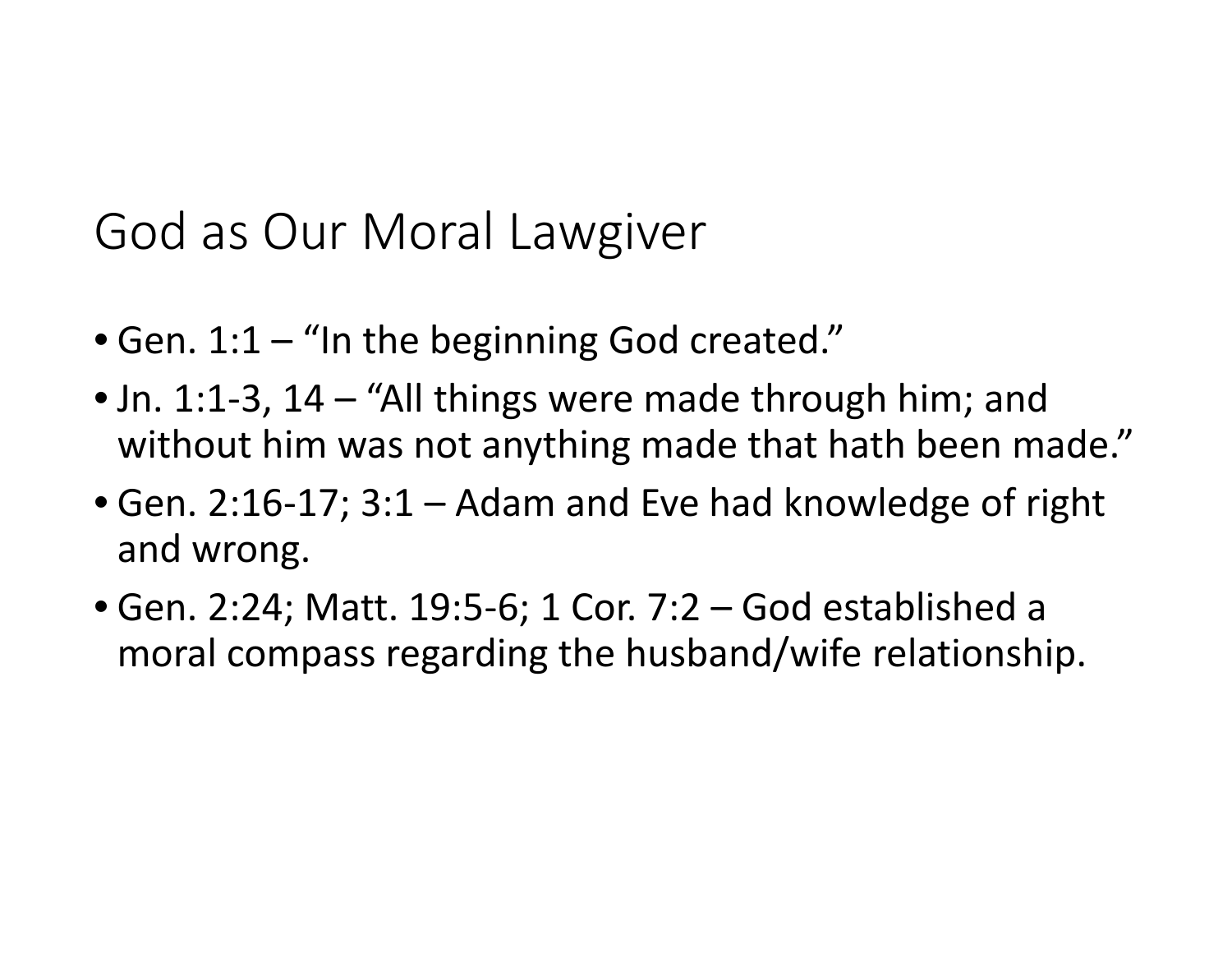#### God as Our Moral Lawgiver

- •Gen. 4:1-11; 1 Jn. 3:12; Jude 11 God had a pre- existing moral code regarding murder.
- •Gen. 9:5-6 God had a pre-existing moral code regarding the consequences of murder.
- Rom. 2:12-16 Thus, the Gentiles did by "nature the things of the law…show the work of the law written in their hearts, their conscience bearing witness therewith, and their thoughts one with another accusing or else excusing them"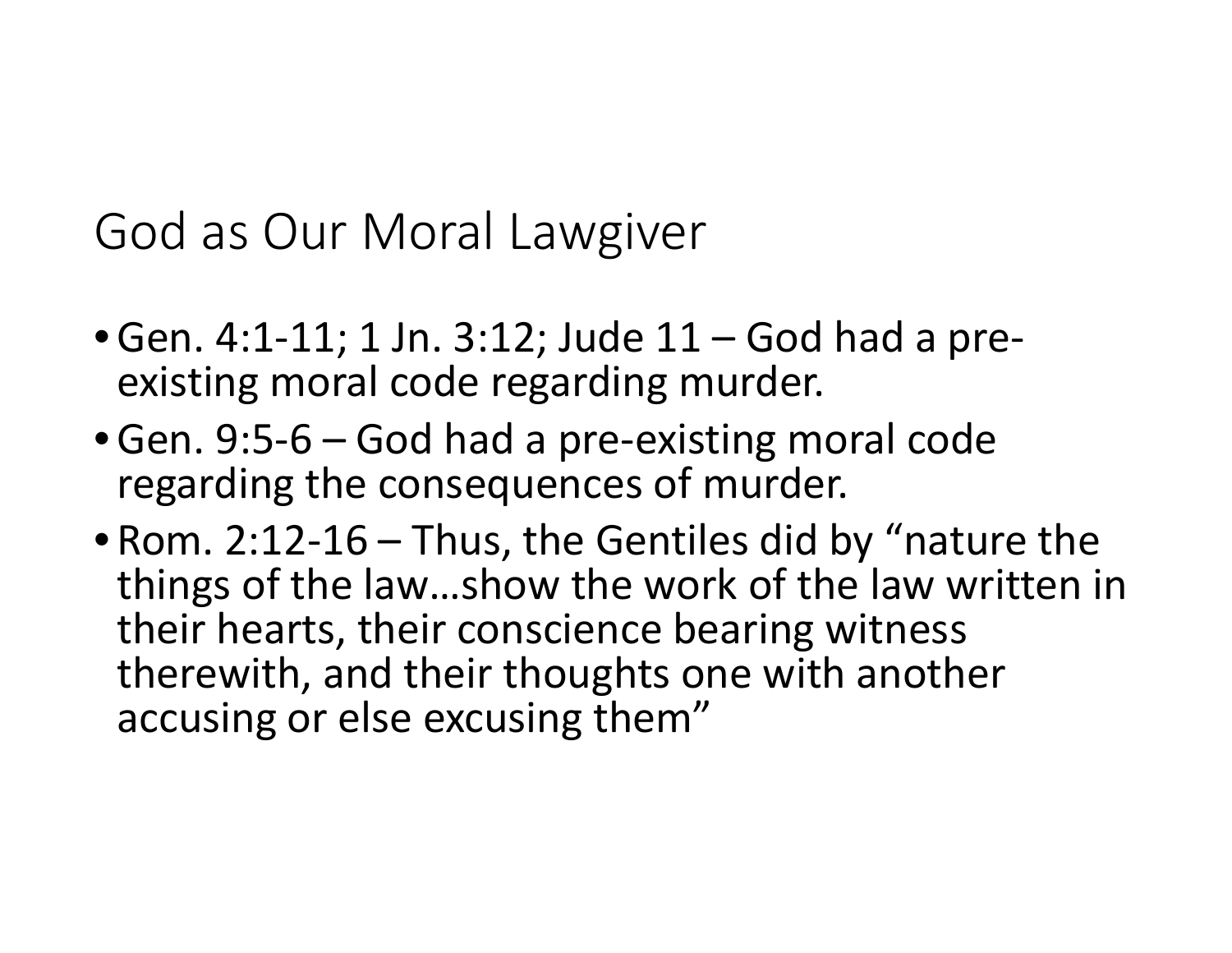# Faith Defined

- The phrase "live by faith" is used four times in the scriptures
	- Hab. 2:4 Faith in God's word enables the godly to wait with patience.
	- Rom. 1:17 The just shall live in FAITHFULNESS
	- Gal. 3:17 The just, those JUSTIFIED, will live by faith as opposed to the Law.
	- Heb. 10:38 The just will LIVE by faith in the promises of God and thereby wait patiently.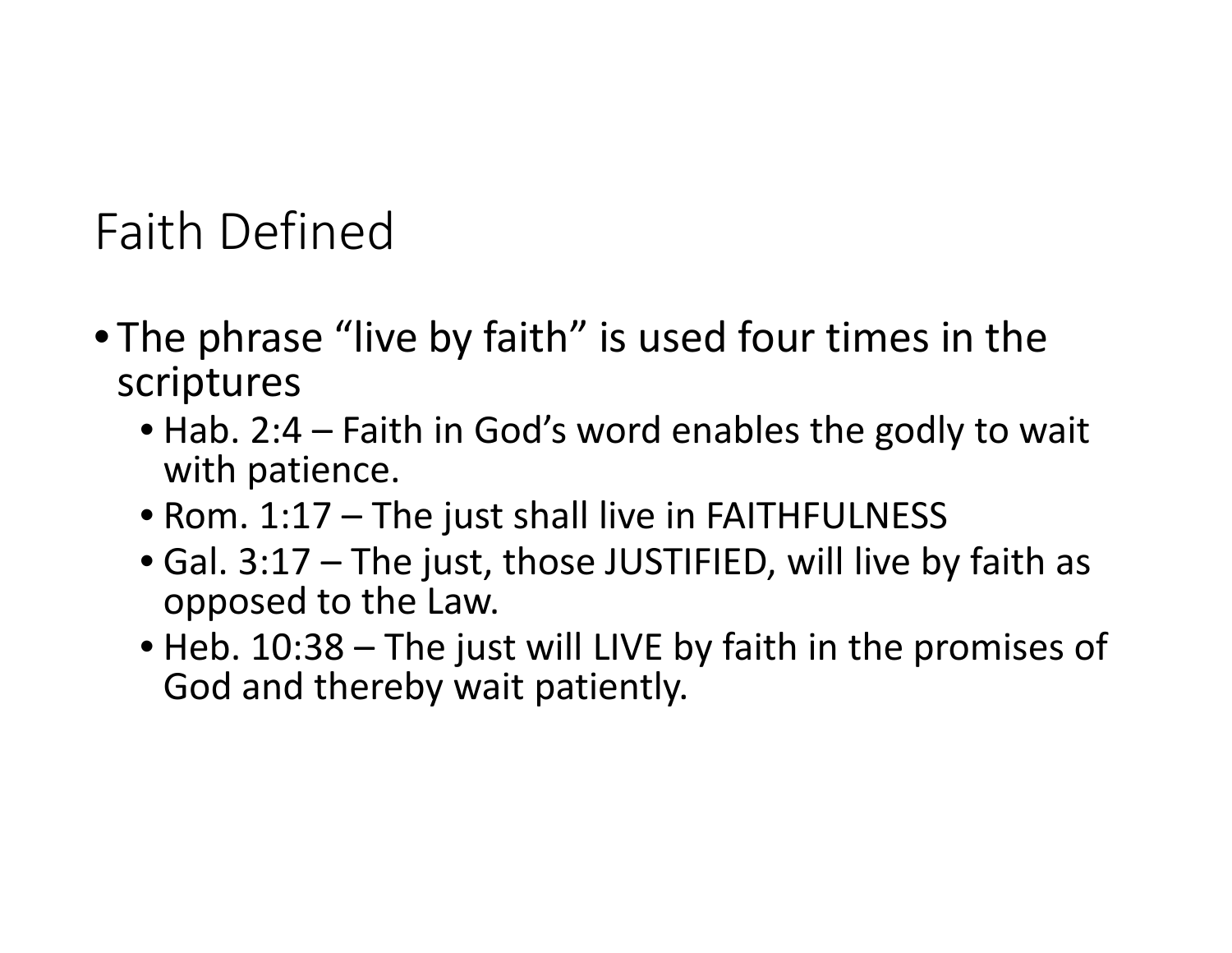# Faith Defined

- Heb. 11:6 All of which emphasize the fact that "without faith it is impossible to be well-pleasing unto him," i.e., God
- Heb. 11:1 "faith is assurance of things hoped for, a conviction of things not seen."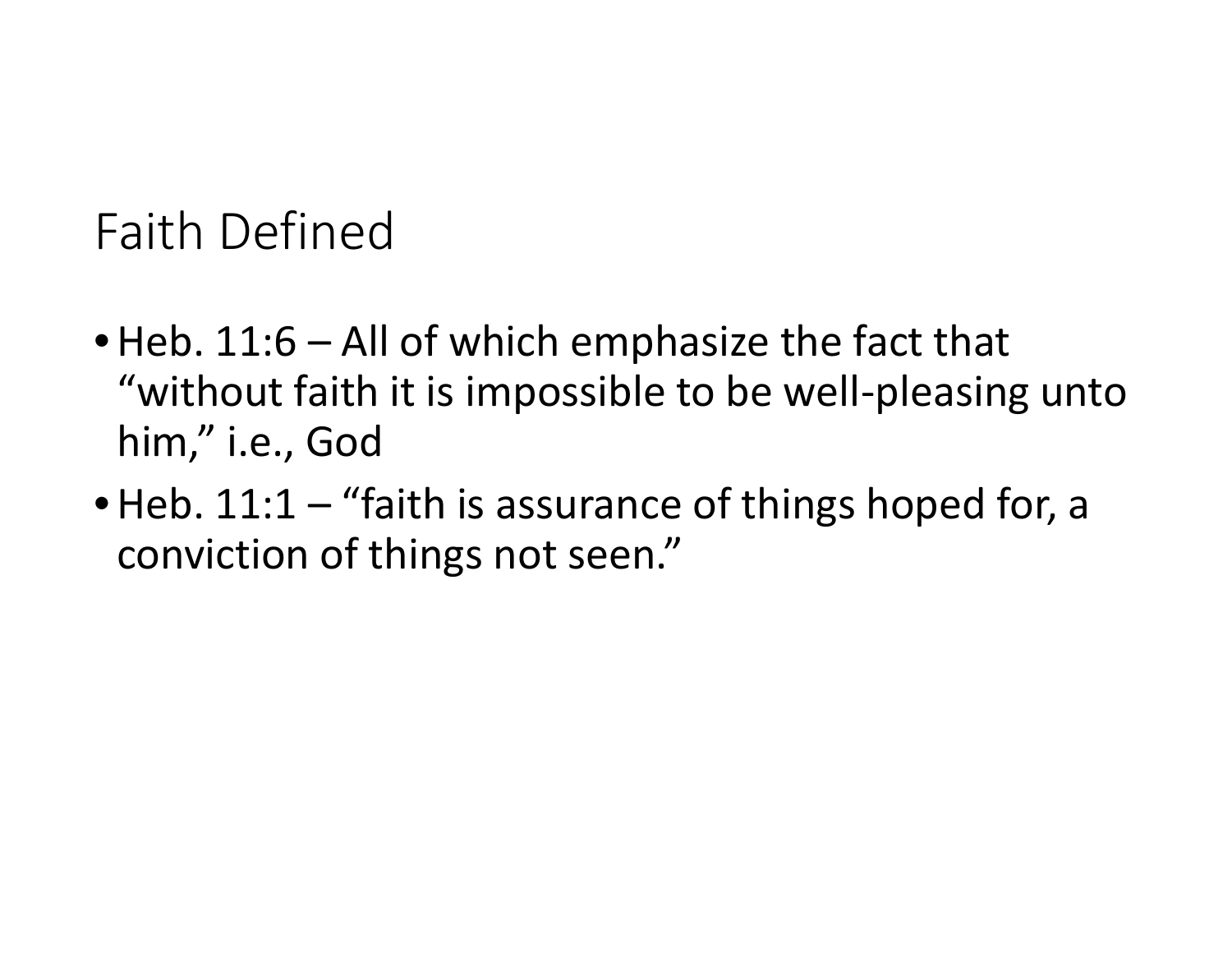#### What Faith Does

- Vs. 3 Provides an understanding of creation
- Vs. 4 Offers the best of possessions
- Vs. 5 Offers the best life
- Vs. 7 Does as God directs
- Vs. 8 Believes what God says
- Vs. 9-22 -Believes in the promises of God
- Vs. 23-31 Believes in God's requirements of obedience
- Vs. 32-40 Produces steadfastness and hope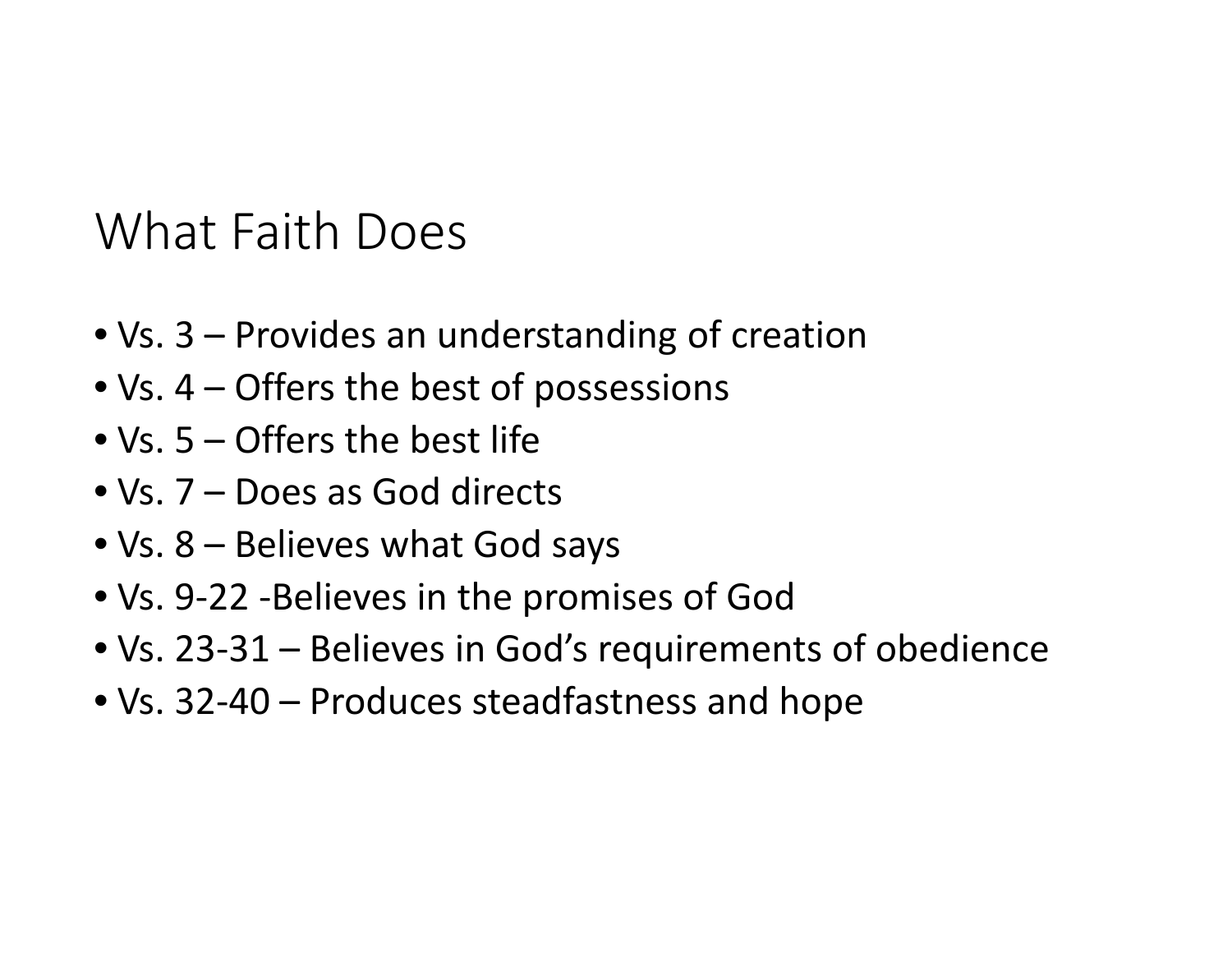#### What Faith Will Do

- It will cause an individual to be committed to God, and if committed:
	- 1 Cor. 10:31 Your life will bring glory to God.
	- Heb. 10:24-25 Your attendance with the saints will be pleasing to God.
	- Jn. 4:24 Your worship will be in spirit and truth.
	- 2 Cor. 4:12-13 Your spirit of faith will express itself.
	- 2 Cor. 9:6-7 Your contribution will be sacrificial and from the heart.
	- Lk. 19:10; Prov. 11:30; 1 Tim. 4:16 Your work will win souls.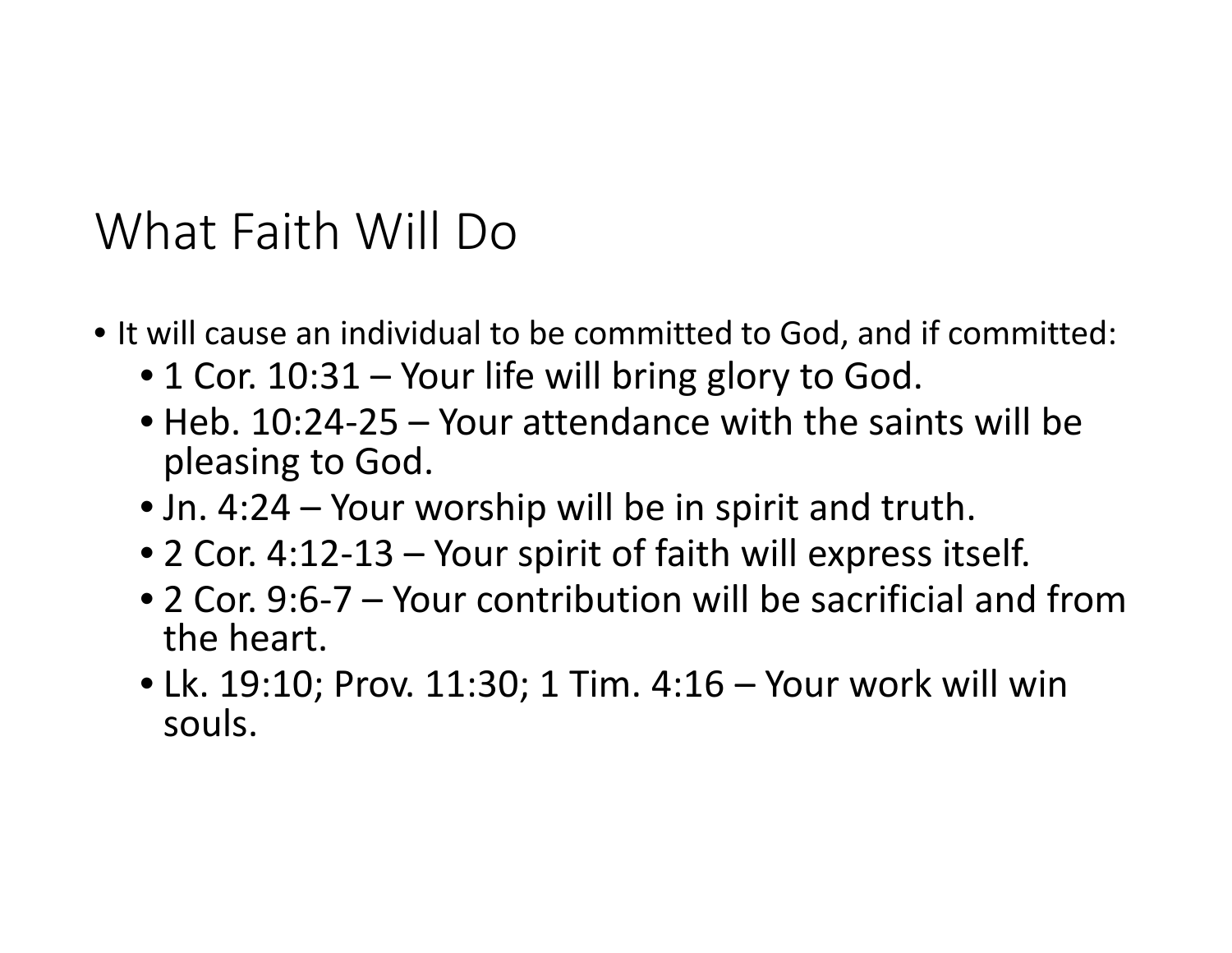What Faith Will Do

- It will cause an individual to consider God before doing anything:
	- Jn. 13:15 You will be humble in life.
	- 1 Thess. 5:14 You will help the weak.
	- Col. 3:17 You will look to the Lord's words in all you do.
	- 1 Pet. 2:21 You will endeavor to follow the steps of the Lord.